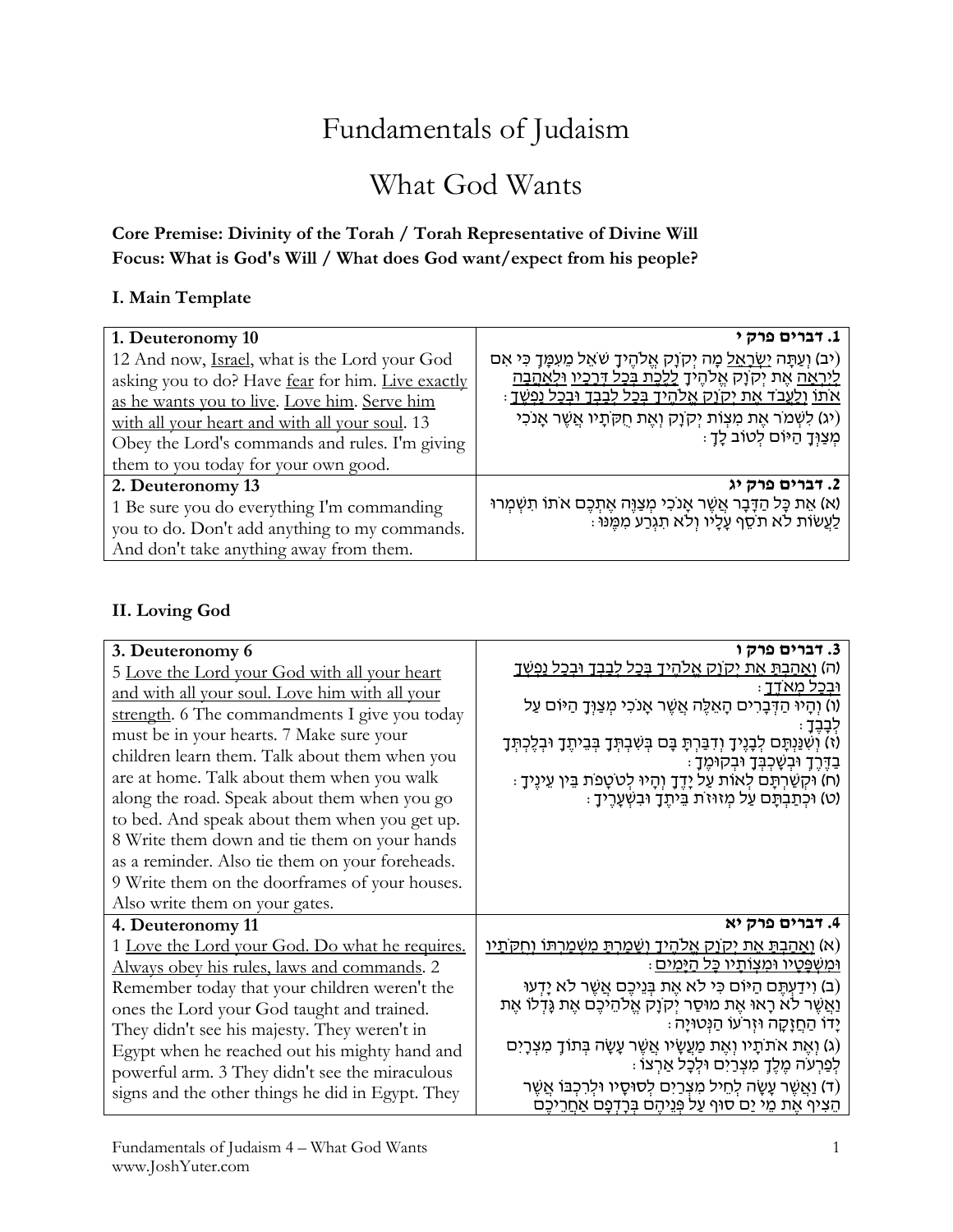| didn't see what he did to Pharaoh, the king of    | <u>ויאַבְדָם יְקוֹק עַד הַיּוֹם הַזֵּה:</u>                                                                                                   |
|---------------------------------------------------|-----------------------------------------------------------------------------------------------------------------------------------------------|
| Egypt, and to his whole country. 4 They weren't   | (ה) וַאֲשֶׁר עָשָׂה לָכֶם בַּמִּדְבָּר עַד בֹּאֲכֶם עַד הַמָּקוֹם                                                                             |
| there when he destroyed the army of Egypt and     | ּהַזָּה                                                                                                                                       |
| its horses and chariots. The Lord swept the       | (ו) וַאֲשֶׁר עָשָׂה לְדָתָן וְלַאֲבִירָם בְּנֵי אֱלִיאָב בֶּן רְאוּבֵן)                                                                       |
| waters of the Red Sea over the Egyptians while    | אֲשֶׁר פָּצְתָה הָאָרֶץ אֶת פִּיהָ וַתִּבְלָעֵם וְאֶת בָּתֵּיהֶם וְאֶת                                                                        |
| they were chasing you. He wiped them out          | אָהֲלֵיהֶם וְאֵת כָּל הַיְקוּם אֲשֶׁר בְּרַגְלֵיהֶם בְּקֶרֶב כָּל                                                                             |
| forever. 5 Your children didn't see what he did   | יִשְׁרָאֵל                                                                                                                                    |
| for you in the desert before you arrived here. 6  | (ז) כִּי עֵינֵיכֶם הָרֹאֹת אֶת כָּל מַעֲשֶׂה יְקוָק הַגָּדֹל אֲשֶׁר                                                                           |
| They didn't see what he did to Dathan and         | : עַשַׂה                                                                                                                                      |
| Abiram, who were the sons of Eliab. Eliab was     | (ח) ושמַרתֵּם אֶת כָּל הַמְּצְוָה אֲשֶׁר אָנֹכִי מִצַּוּךָ הַיּוֹם                                                                            |
| from the tribe of Reuben. The earth opened its    | לְמַעַן תֶּחֶזְקוּ וּבָאתֶם וִירִשְׁתֶם אֶת הָאָרֶץ אֲשֶׁר אַתֶּם<br>עברים שָמָה לרשתָה :                                                     |
| mouth right in the middle of the Israelite camp.  |                                                                                                                                               |
| It swallowed up Dathan and Abiram. It             | (ט) וּלְמַעַן תַּאֲרִיכוּ יָמִים עַל הָאֲדָמָה אֲשֶׁר נִשְּׁבַּע יְקוָק)<br>לַאֲבֹתֵיכֶם לָתֵת לָהֶם וּלְזַרְעָם אֶרֶץ זָבַת חָלָב וּדְבָשׁ : |
| swallowed them up together with their families,   |                                                                                                                                               |
| tents and every living thing that belonged to     |                                                                                                                                               |
| them. 7 But with your own eyes you saw all of     |                                                                                                                                               |
| the great things the Lord has done. 8 So obey all |                                                                                                                                               |
| of the commands I'm giving you today. Then        |                                                                                                                                               |
| you will be strong enough to go in and take over  |                                                                                                                                               |
| the land. You will go across the Jordan River and |                                                                                                                                               |
| take it as your own. 9 You will live in the land  |                                                                                                                                               |
| for a long time. It's the land the Lord promised  |                                                                                                                                               |
| to give to Abraham, Isaac and Jacob and their     |                                                                                                                                               |
| children after them. He took an oath when he      |                                                                                                                                               |
| made that promise. It's a land that has plenty of |                                                                                                                                               |
| milk and honey. 10 You will enter it and take it  |                                                                                                                                               |
| over.                                             |                                                                                                                                               |
| 5. I Kings 3                                      | 5. מלכים א פרק ג                                                                                                                              |
| 3 Solomon showed his love for the Lord. He did    | (ג) וַיֶּאֱהַב שְׁלֹמֹה אֶת יְקוֹנְק לָלֶכֶת בְּחָקוֹת דָּוִד אָבִיו רַק                                                                      |
| it by obeying the laws his father David had       | ּבַּבָּמוֹת הוא מִזַּבֵּחַ וּמַקְטִיר                                                                                                         |
| taught him. But Solomon offered sacrifices at     |                                                                                                                                               |
| the high places. He also burned incense there.    |                                                                                                                                               |

## **III. Fearing God**

| 6. Genesis 20<br>11 Abraham replied, "I thought, 'There isn't any<br>fear for God in this place at all. They will kill me<br>because of my wife.'                                                                                                                                                                | 6. בראשית פרק כ<br>(יא) וַיֹּאמֶר אַבְרָהָם כִּי אָמַרְתִּי רַק אֵין יִרְאַת אֱלֹהִים<br>ּבַּמְּקוֹם הַזֶּה וַהֲרָגוּנִי עַל דְּבַר אִשְׁתִּי:                                                                                                                                                                                                                                                                                                 |
|------------------------------------------------------------------------------------------------------------------------------------------------------------------------------------------------------------------------------------------------------------------------------------------------------------------|------------------------------------------------------------------------------------------------------------------------------------------------------------------------------------------------------------------------------------------------------------------------------------------------------------------------------------------------------------------------------------------------------------------------------------------------|
| 7. Genesis 22<br>9 They reached the place God had told Abraham<br>about. There Abraham built an altar. He<br>arranged the wood on it. He tied up his son<br>Isaac. He placed him on the altar, on top of the<br>wood. 10 Then he reached out his hand. He<br>took the knife to kill his son. 11 But the angel of | 7. בראשית פרק כב<br>(ט) וַיַּבֹאוּ אֵל הַמַּקוֹם אֲשֶׁר אַמַר לוֹ הָאֱלֹהִים וַיִּבֵן שַׁם<br>אַבְרָהָם אֶת הַמִּזְבֵּחַ וַיַּעֲרֹךָ אֶת הָעֵצִים וַיַּעֲקֹד אֶת יִצְחָק<br>ּבְנוֹ וַיָּשֵׁם אֹתוֹ עַל הַמְזִבֵּחַ מִמַּעַל לָעֲצִים :<br>(י) וַיִּשְׁלַח אַבְרָהָם אֵת יָדוֹ וַיִּקַח אֵת הַמַּאֲכֵלֵת לִשְׁחֹט<br>ּאַת בִּנוֹ<br>(יא) וַיִּקְרָא אֵלָיו מַלְאַךָ יִקוָק מִן הַשָּׁמַיִם וַיּאמֶר)<br>אַבְרָהָם אַבְרָהָם וַיֹּאמֵר הִנֵּנִי: |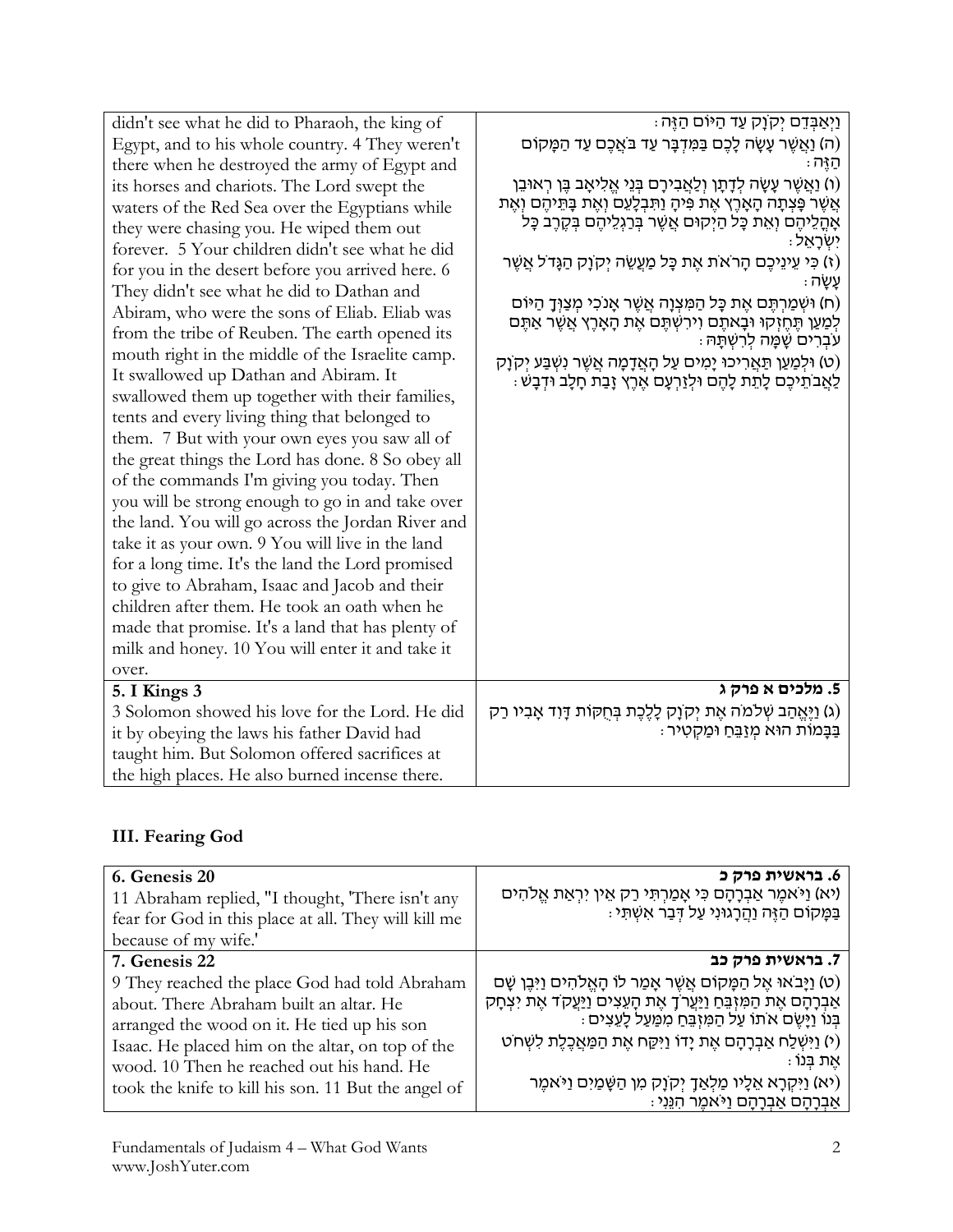| the Lord called out to him from heaven. He said,<br>"Abraham! Abraham!" "Here I am," Abraham<br>replied. 12 "Do not lay a hand on the boy," he<br>said. "Do not do anything to him. Now I know<br>that you fear God. You have not held back from<br>me your son, your only son."                                                                                                                                                                                                                                                                                                                                                                                                                                                                                                                                | (יב) וַיֹּאמֶר אַל תִּשְׁלַח יָדְךָ אֵל הַנַּעַר וְאַל תַעַשׂ לוֹ<br>מְאוּמָה <u>כִּי עַתַּה יַדְעִתְּי כִּי יִרְא אֱלֹהִים אַתַּה</u> וְלֹא<br>ּחָשַׂכְתָּ אֶת בִּנְךָ אֶת יְחִידְךָ מִכֶּוּנִי                                                                                                                                                                                                                                                                                                                                          |
|-----------------------------------------------------------------------------------------------------------------------------------------------------------------------------------------------------------------------------------------------------------------------------------------------------------------------------------------------------------------------------------------------------------------------------------------------------------------------------------------------------------------------------------------------------------------------------------------------------------------------------------------------------------------------------------------------------------------------------------------------------------------------------------------------------------------|-------------------------------------------------------------------------------------------------------------------------------------------------------------------------------------------------------------------------------------------------------------------------------------------------------------------------------------------------------------------------------------------------------------------------------------------------------------------------------------------------------------------------------------------|
| 8. Exodus 18<br>21 "But choose men of ability from all of the<br>people. They must fear God. You must be able<br>to trust them. They must not try to get money by<br>cheating others. Appoint them as officials over<br>thousands, hundreds, fifties and tens. 22 Let<br>them serve the people as judges. But have them<br>bring every hard case to you. They can decide<br>the easy ones themselves. That will make your                                                                                                                                                                                                                                                                                                                                                                                       | 8. שמות פרק יח<br>(כא) ואַתָּה תַחֵזֵה מִכָּל הָעָם אַנְשֵׁי חַיִּל יִרְאֵי <u>אֱלֹהִים</u><br>אַנְשֵׁי אֱמֶת שֹׂנְאֵי בָצַע וְשַׂמְתָ עֲלֵהֶם שָׂרֵי אֲלָפִים שָׂרֵי<br>ּמֵאוֹת שַׂרֵי חֲמְשִׁים וְשֶׂרֵי עֲשֶׂרֹת ּ<br>(כב) וְשָׁפְטוּ אֶת הָעָם בְּכָל עֵת וְהָיָה כָּל הַדָּבָר הַגָּדֹל<br>יָביאוּ אֵלֶיךָ וְכָל הַדָּבָר הַקָּטן יִשְׁפְּטוּ הֵם וְהָקֵל מֵעָלֶיךָ<br>ּוֹנָשׂאו אִתָּך                                                                                                                                              |
| load lighter. They will share it with you.<br>9. Leviticus 19<br>11 "'Do not steal. "'Do not tell lies. "'Do not<br>cheat one another. 12 " 'Do not take an oath<br>and give false witness in my name. That would<br>be treating it as if it were not holy. I am the Lord<br>your God. 13 "'Do not cheat your neighbor. Do<br>not rob him. "Do not hold back the pay of a<br>hired worker until morning. 14 " 'Do not call a<br>curse down on deaf people. Do not put anything<br>in front of blind people that will make them trip.<br>Instead, fear me. I am the Lord your God.                                                                                                                                                                                                                               | 9. ויקרא פרק יט<br>: א תגנבו ולא תכחשו ולא תשקרו איש בעמיתו)<br>(יב) וְלֹא תִשָּׁבְעוּ בִשְׁמִי לַשָּׁקֶר וְחִלַּלְתָּ אֶת שֵׁם אֱלֹהֶיךָ<br>ּאַני יִקוָק<br>(יג) לא תַעֲשֹׁק אֶת רֵעֲךָ וְלֹא תִגְזֹל לֹא תָלִין פְּעַלַת שֶׂכִיר)<br>אתך עד בקר:<br>(יד) לא תְקַלֵּל חֵרֵשׁ וְלִפְגֵי עִוֲּר לֹא תִתֵּן מִכְשֹׁל וְיָרֵאתָ<br>מֵאֱלהָיךָ אֲנִי יְקוָק                                                                                                                                                                                   |
| 10. Leviticus 19<br>32 " 'Stand up in order to show your respect for<br>old people. Also fear from me. I am the Lord<br>your God.                                                                                                                                                                                                                                                                                                                                                                                                                                                                                                                                                                                                                                                                               | 10. ויקרא פרק יט<br>(לב) מִפְּנֵי שֵׂיבָה תָּקוּם וְהָדַרְתָּ פְּנֵי זָקֵן וְיָרֵאתָ מֵאֱלֹהֶיךָ<br>אֲנִי יִקוֹק                                                                                                                                                                                                                                                                                                                                                                                                                          |
| 11. Leviticus 25<br>13 " 'In the Year of Jubilee all of you must return<br>to your own property. 14 " 'Suppose you sell<br>land to one of your own people. Or you buy<br>land from him. Then do not take advantage of<br>each other. 15 The price you pay must be based<br>on the number of years since the last Year of<br>Jubilee. And the price you charge must be based<br>on the number of years left for gathering crops<br>before the next Year of Jubilee. 16 " 'When there<br>are many years left, you must raise the price.<br>When there are only a few years left, you must<br>lower the price. That is because what the man is<br>really selling you is the number of crops the land<br>will produce. 17 Do not take advantage of each<br>other. Instead, <u>fear me</u> . I am the Lord your God. | 11. ויקרא פרק כה<br>: יג) בְּשְׁנַת הַיּוֹבֶל הַזֹּאת תַשְׁבוּ אִישׁ אֱל אַחְזַתוֹ<br>(יד) וְכִי תִמְכְּרוּ מִמְכָּר לַעֲמִיתֶךָ אוֹ קָנֹה מִיַּד עֲמִיתֶךָ אַל<br>: חונו איש את אחיו<br>(טו) בִּמִסְפַּר שָׁנִים אַחַר הַיּוֹבֵל תִּקְנֶה מֵאֵת עֲמִיתֶךָ<br>בְּמִסְפַּר שְׁנֵי תְבוּאֹת יִמְכָּר לָךָ :<br>(טז) לְפִי רֹב הַשָּׁנִים תַּרְבֵּה מִקְנָתוֹ וּלִפִי מִעֹט הַשָּׁנִים<br>תַּמְעִיט מִקְנָתוֹ כִּי מִסְפַּר תְּבוּאת הוּא מֹכֵר לָךָ :<br>יז) ולא תונו איש אֶת עֲמִיתוֹ וְיָרֵאתָ מֵאֱלֹהֶיךָ כִּי אֲנִי)<br>יקוק אֱלהֵיכֶם: |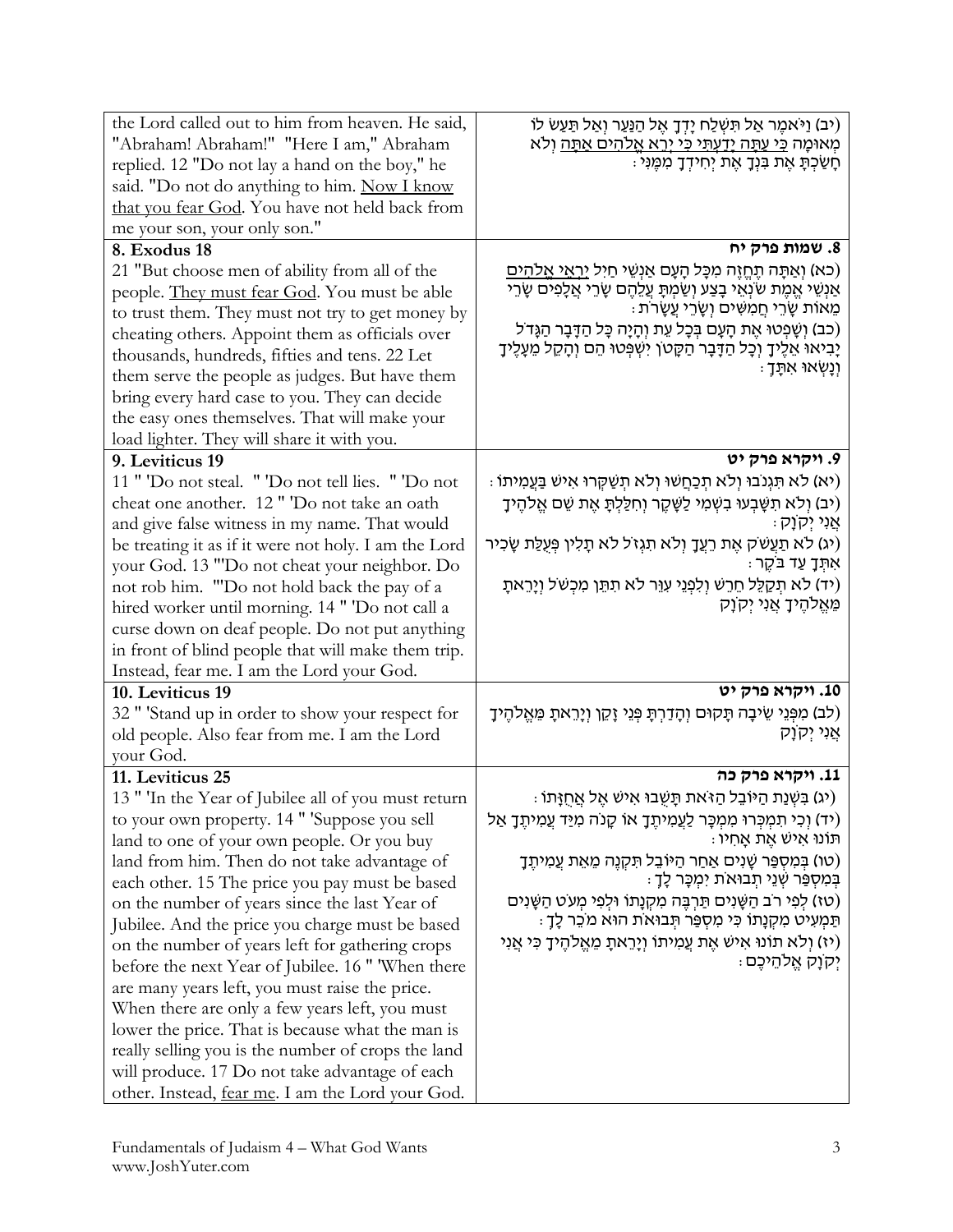| 12. Leviticus 25                                   | 12. ויקרא פרק כה                                                                |
|----------------------------------------------------|---------------------------------------------------------------------------------|
| 39 " 'Suppose one of your own people becomes       | לט) וְכִי יָמוּךָ אָחִיךָ עִמְּךָ וְנִמְכַּר לָךָ לֹא תַעֲבֹד בּוֹ עֲבֹדַת)     |
| poor. And suppose he sells himself to you. Then    | ּעָבֶד י                                                                        |
| do not make him work as a slave. 40 You must       | ּמ) כִּשָּׂכִיר כִּתוֹשָׁב יִהְיֵה עִמָּךָ עַד שִׁנַת הַיּבֵל יַעֲבֹד עִמֶּךְ ( |
| treat him like a hired worker. Or you must treat   | (מא) וַיָּצָא מֵעִמָּךָ הוּא וּבָנָיו עִמּוֹ וְשֶׁב אֶל מִשְׁפַּחְתּוֹ וְאֶל    |
| him like someone who is living among you for a     | ּאַחַזַּת אֲבֹתָיו יָשׁוּב                                                      |
| while. " 'He must work for you until the Year of   | (מב) כִּי עֲבָדַי הֵם אֲשֶׁר הוֹצֵאתִי אֹתָם מֵאֶרֶץ מִצְרָיִם                  |
| Jubilee. 41 Then he and his children must be set   | ּלֹא ימָכְרוּ מִמְכֵרֶת עָבֵד                                                   |
| free. He will go back to his own tribe. He will go | (מג) לא תִרְדֶּה בּוֹ בְּפָרֶךָ וְיָרֵאתָ מֵאֱלֹהֶיךָ :                         |
| back to the property his people have always        |                                                                                 |
| owned. 42 " The people of Israel are my            |                                                                                 |
| servants. I brought them out of Egypt. So they     |                                                                                 |
| must not be sold as slaves. 43 Show them pity      |                                                                                 |
| when you rule over them. Fear for me.              |                                                                                 |
| 13. Leviticus 26                                   | 13. ויקרא פרק כו                                                                |
| 1 " 'Do not make statues of gods for yourselves.   | (א) לא תַעֲשוּ לָכֵם אֱלִילִם וּפֵסֶל וּמַצֵּבָה לֹא תָקִימוּ                   |
| Do not set up a likeness of a god or a sacred      | לָכֶם וְאֶבֶן מַשְׂכִּית לֹא תִתְּנוּ בְּאַרְצְכֶם לְהִשְׁתַּחֲוֹת עָלֶיהָ      |
| stone for yourselves. Do not place a carved        | כִּי אֲנִי יִקְוָק אֱלֹהֵיכֵם ּ                                                 |
| stone in your land and bow down in front of it. I  | : ב) אַת שַבִּתוֹתַי תּשְמֹרוּ וּמִקְדָשִי תִּירָאוּ אֲנִי יִקְוָק)             |
| am the Lord your God. 2 " 'You must always         |                                                                                 |
| keep my Sabbath days. Fear for my sacred tent. I   |                                                                                 |
| am the Lord.                                       |                                                                                 |

# **IV. Seeking God**

| 14. Deuteronomy 30                                 | 14. דברים פרק ל                                                                                                                                       |
|----------------------------------------------------|-------------------------------------------------------------------------------------------------------------------------------------------------------|
| 15 Today I'm giving you a choice. You can have     | (טו) ראֵה נָתַתִּי לִפְנֵיךָ הַיּוֹם אֵת הַחַיִּים וְאֵת הַטּוֹב וְאִת                                                                                |
| life and success. Or you can have death and        | ּהַכְּוֶת וְאֶת הָרָע                                                                                                                                 |
| harm. 16 I'm commanding you today to love the      | (טז) אַשֵּׁר אָנֹכִי מְצַוְךָ הַיּוֹם לְאַהֲבָה אֶת יְקוָק אֱלֹהֶיךָ                                                                                  |
| Lord your God. I'm commanding you to live          | לָלֶכֶת בִּדְרָכָיו וְלִשְמֹר מִצְוֹתָיו וְחִקֹתָיו וּמִשְׁפָּטָיו וְחָייתָ                                                                           |
| exactly as he wants you to live. You must obey     | וְרָבִיתָ וּבֵרַכְךָ יְקִוָק אֱלֹהֶיךָ בָּאָרֶץ אֲשֶׁר אַתָּה בָא שָׁמָּה                                                                             |
| his commands, rules and laws. Then you will        | ּלרשְׁתָה                                                                                                                                             |
| live. Your numbers will increase. The Lord your    | (יז) וְאִם יִפְנֶה לְבָבְךָ וְלֹא תִשְׁמָע וְנִדַּחְתָ וְהִשְׁתַּחֲוִיתָ<br>לאלהים אַחֵרים וַעֲבַדתָם :                                               |
| God will bless you in the land you are entering    |                                                                                                                                                       |
| to take as your own 17 Don't let your hearts       | (יח) הִגַּדְתִי לַכֶם הַיּוֹם כִּי אֲבֹד תֹאבֵדון לֹא תַאֲרִיכְן)                                                                                     |
| turn away from the Lord. Instead, obey him.        | יָמִים עַל הָאֲדָמָה אֲשֶׁר אַתָּה עֹבֵר אֶת הַיַּרְדֵּן לָבֹא שָׁמָּה<br>ּלרשׁתָּה                                                                   |
| Don't let yourselves be drawn away to other        |                                                                                                                                                       |
| gods. And don't bow down to them and worship       | (יט) הַעִידֹתִי בָּכֵם הַיּוֹם אֵת הַשָּׁמַיִם וְאֶת הָאָרֶץ הַחַיִּים<br>וְהַמָּוֶת נְתַתִּי לְפָנֶיךָ הַבְּרָכָה וְהַקְלָלָה וּבְחַרְתָּ בַּחַיִּים |
| them. 18 If you do, I announce to you this very    | ּלְמַעַן תּחְיֶה אַתָּה וְזַרְעֶךָ                                                                                                                    |
| day that you will certainly be destroyed. You are  | <u>(כ) לאהבה את יקוק אלהיד לשמע בקלו ולדבקה בו</u>                                                                                                    |
| about to go across the Jordan River and take       | כִּי הוּא חַיֶּיךָ וְאֹרֶךָ יָמֶיךָ לָשֶׁבֶת עַל הָאֲדָמָה אֲשֶׁר נִשְּׁבַּע                                                                          |
| over the land. But you won't live there very long. | יְקוֹנְק לַאֲבֹתֶיךָ לְאַבְרָהָם לְיִצְחָק וּלְיַעֲקֹב לָתֵת לָהֶם .                                                                                  |
| 19 I'm calling for heaven and earth to give        |                                                                                                                                                       |
| witness against you this very day. I'm offering    |                                                                                                                                                       |
| you the choice of life or death. You can choose    |                                                                                                                                                       |
| either blessings or curses. But I want you to      |                                                                                                                                                       |
| choose life. Then you and your children will live. |                                                                                                                                                       |